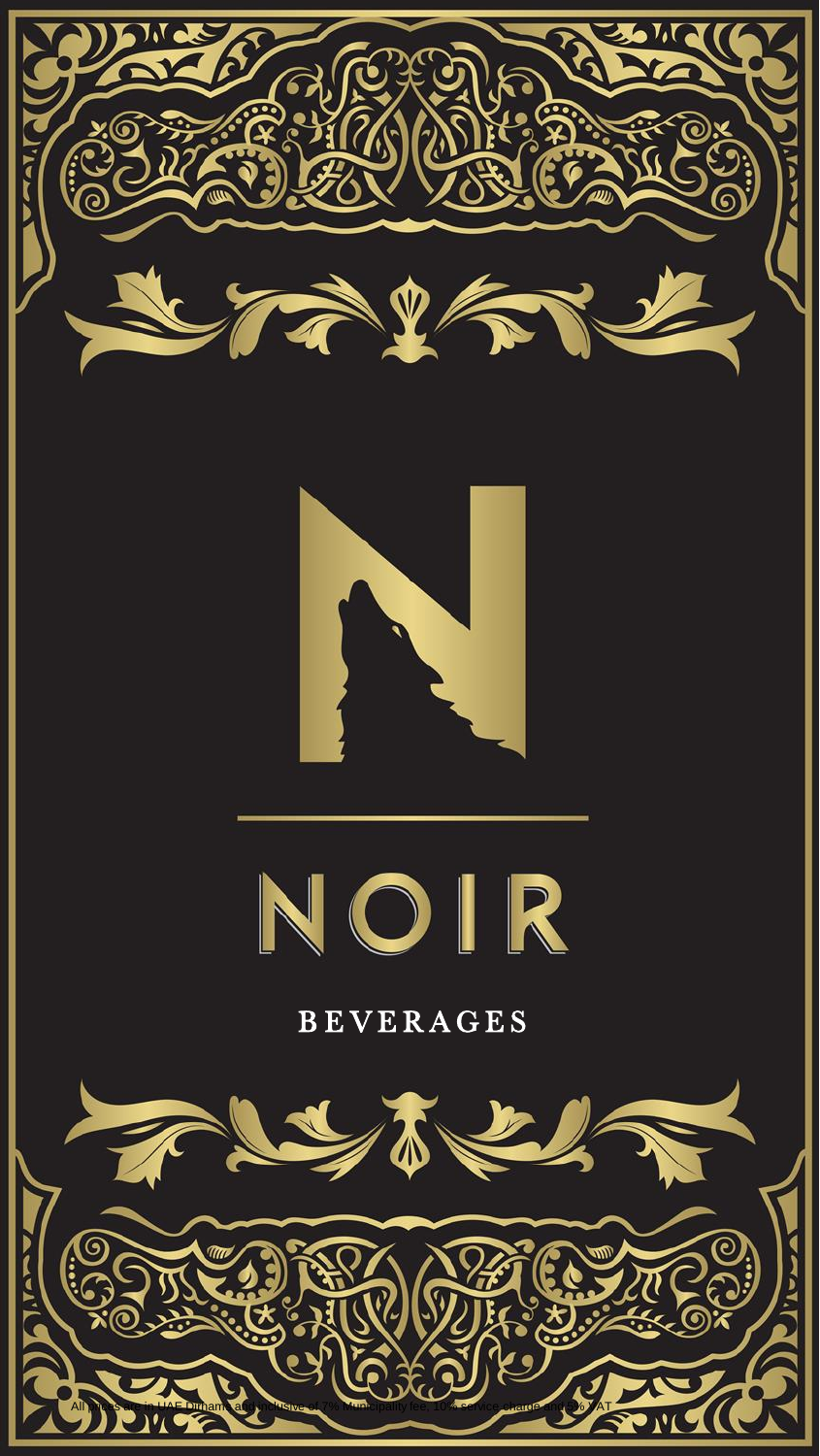# SIGNATURE MIXED DRINKS

| <b>JAPANESE DALGONA COCKTAIL</b><br>Algona coffee foam, Cognac, mochi rice syrup                                           | 80 |  |
|----------------------------------------------------------------------------------------------------------------------------|----|--|
| <b>Ultimate Whiskey Sour</b><br>Wild Turkey 101, house crafted aroma augmented<br>rich syrup, fresh lemon, aquafaba        | 85 |  |
| <b>Sauvignon Blanc Spritz</b><br>Vodka, house crafted infused sauvignon blanc<br>Vermouth, club soda                       | 85 |  |
| <b>Wax Aged Bee's Knees</b><br>Bombay Sapphire 47% & honey aged in<br>beeswax - fresh lemon                                | 80 |  |
| Habanero Margarita<br>Peculiar habanero hot infused blanco tequila,<br>orange liqueur - lime                               | 85 |  |
| <b>Smoked &amp; Barrel Aged Negroni</b><br>Campari - selection of Italian vermouths,<br>Bombay Sapphire 47% - time – smoke | 85 |  |
| 0° PROOF                                                                                                                   |    |  |
| <b>Virgin Negroni</b><br>Secret house crafted botanical Negroni infusion,<br>Tonic, club soda                              | 60 |  |
| Ipanema<br>Lime, passion fruit, orange, sugar, ginger ale                                                                  | 55 |  |
| <b>Mule sans Moscou</b><br>Apple juice, house crafted ginger beer, lime,<br>house crafted spiced syrup                     | 50 |  |
| <b>Probiotic Orange Cream Soda</b>                                                                                         | 50 |  |

Lacto-fermented water kefir - orange - vanilla

All prices are in UAE Dirhams and inclusive of 7% Municipality fee, 10% service charge and 5% VAT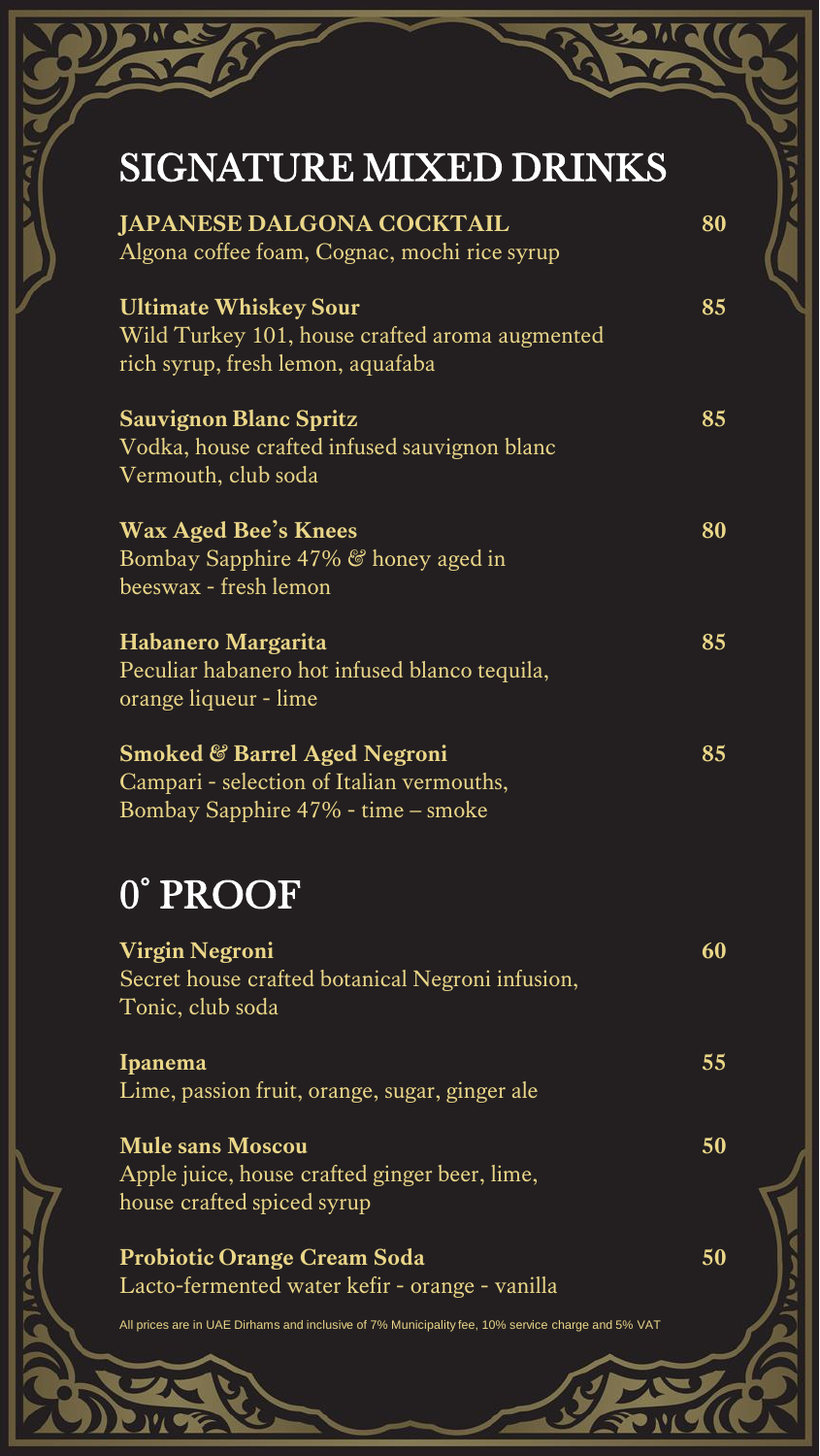# **GIN**

| <b>Bombay Sapphire 47%</b>      | 50 |
|---------------------------------|----|
| Beefeater 24                    | 55 |
| Bloom*                          | 55 |
| <b>Bulldog</b>                  | 55 |
| Diplome*                        | 60 |
| <b>Gin Mare</b>                 | 65 |
| Hayman's Old Tom gin            | 50 |
| Bols Genever (Dutch "gin")      | 50 |
| Hendrick's Gin                  | 65 |
| London No.3 (Berry Bros & Rudd) | 60 |
| Tanqueray 10                    | 55 |
| Martin Miller*                  | 55 |
| Monkey 47                       | 95 |
| Oxley                           | 60 |
| Plymouth                        | 55 |
| Sipsmith London Dry             | 55 |
| Noir Batch #2                   | 60 |
|                                 |    |

 $\frac{1}{2}$ 

**AWAGA** 

## TONIC WATER MIXER | SOLO

| Fever-tree    | 20 40        |
|---------------|--------------|
| East Imperial | $20 \mid 40$ |
| Schweppes     | 20 40        |

### VODKA

| Russian Standard Original (wheat)         | 50  |
|-------------------------------------------|-----|
| Beluga Noble                              | 90  |
| Beluga Gold* (barley malt, grains)        | 180 |
| Belvedere (rye)                           | 70  |
| $C*$ (grapes)                             | 70  |
| Grey Goose (winter wheat)                 | 75  |
| Stolichnaya Elit <sup>*</sup> (wheat)     | 75  |
| Zubrowka (rye / bison grass)              | 55  |
| House-infused oak-spiced Russian Standard | 60  |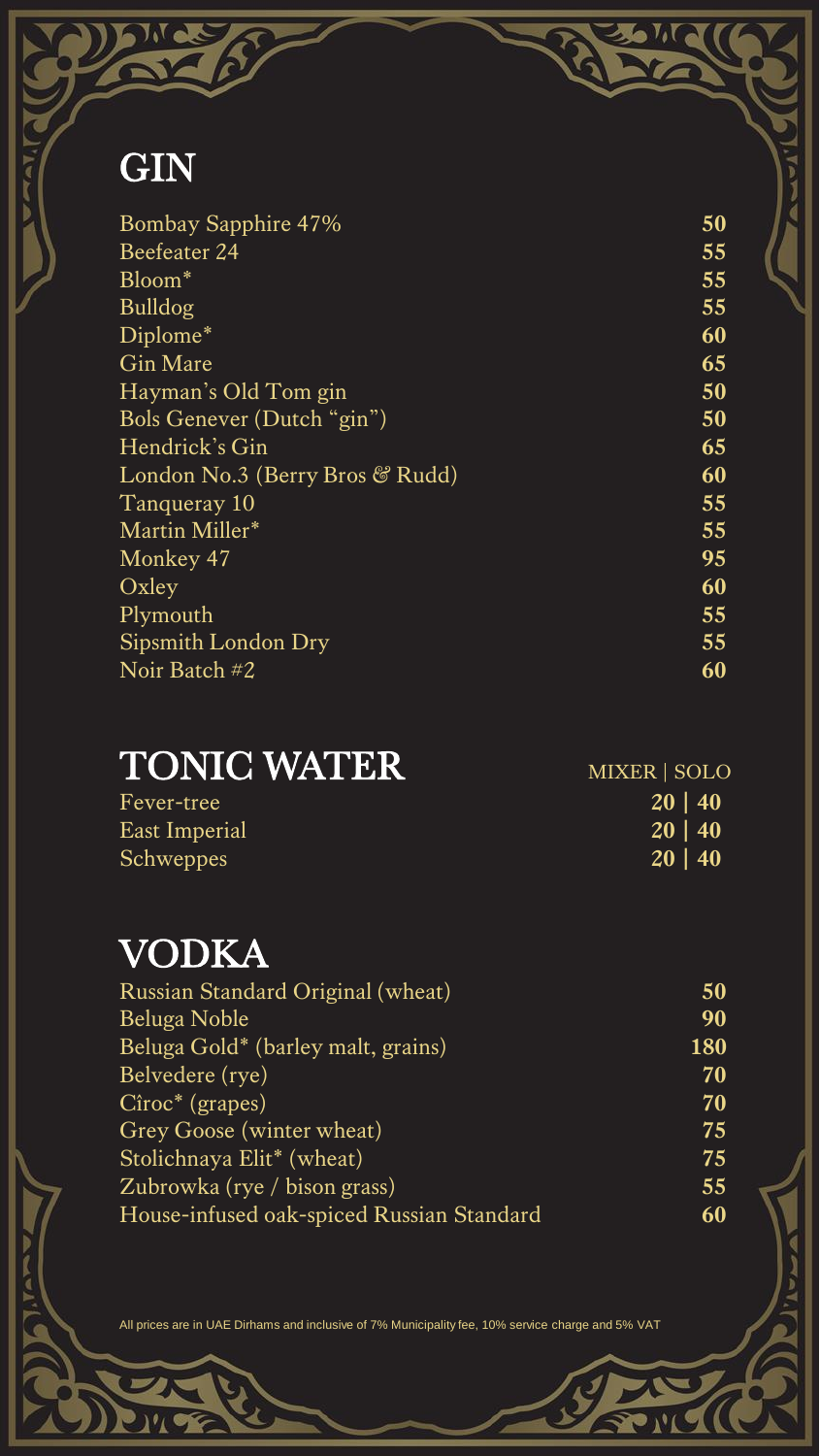### WHISKY / WHISKEY

#### **KENTUCKY STRAIGHT BOURBON** Wild Turkey 101 • Kentucky Straight Bourbon **50** Elijah Craig Small Batch • Kentucky Straight Bourbon **50** Buffalo Trace • Kentucky Straight Bourbon **65** Eagle Rare 10 years old • Kentucky Straight Bourbon **100** Four Roses Small Batch Kentucky Straight Bourbon **75** Woodford Reserve • Kentucky Straight Whiskey **60**

#### **OTHER AMERICAN WHISKEY**

| Jack Daniel's Old No. 7 • Tennessee Straight         | 65  |
|------------------------------------------------------|-----|
| Jack Daniel's Gentleman Jack                         | 75  |
| Jack Daniel's Single Barrel                          | 85  |
| Bulleit • Kentucky Straight Rye                      | 55  |
| Parker's Heritage* • Straight Kentucky Wheat Whiskey | 150 |

#### **IRISH WHISKEY**

| John Jameson • blended Irish                                   | 55  |
|----------------------------------------------------------------|-----|
| Tullamore D.E.W.* + blended Irish                              | 50  |
| RedBreast 12 years old <sup>*</sup> • single pot still whiskey | 75  |
| RedBreast 15 years old*                                        | 95  |
| Midleton Very Rare • blended Irish                             | 220 |
| <b>Teeling Single Malt Whiskey</b>                             | 75  |

#### **JAPANESE WHISKY**

Suntory Hibiki Harmony\* • blended Japanese **75**

#### **BLENDED SCOTCH WHISKY**

| Dewar's White Label                       | 50  |
|-------------------------------------------|-----|
| Chivas Regal 12 years old                 | 65  |
| Chivas Regal 18 years old                 | 135 |
| Chivas Royal Salute* 21 years old         | 260 |
| Chivas Regal 25 years old                 | 435 |
| Johnnie Walker Black Label 12 years old   | 70  |
| Johnnie Walker Double Black               | 95  |
| Johnnie Walker Platinum Label*            | 150 |
| Johnnie Walker Blue Label                 | 305 |
| Johnnie Walker King George V <sup>*</sup> | 670 |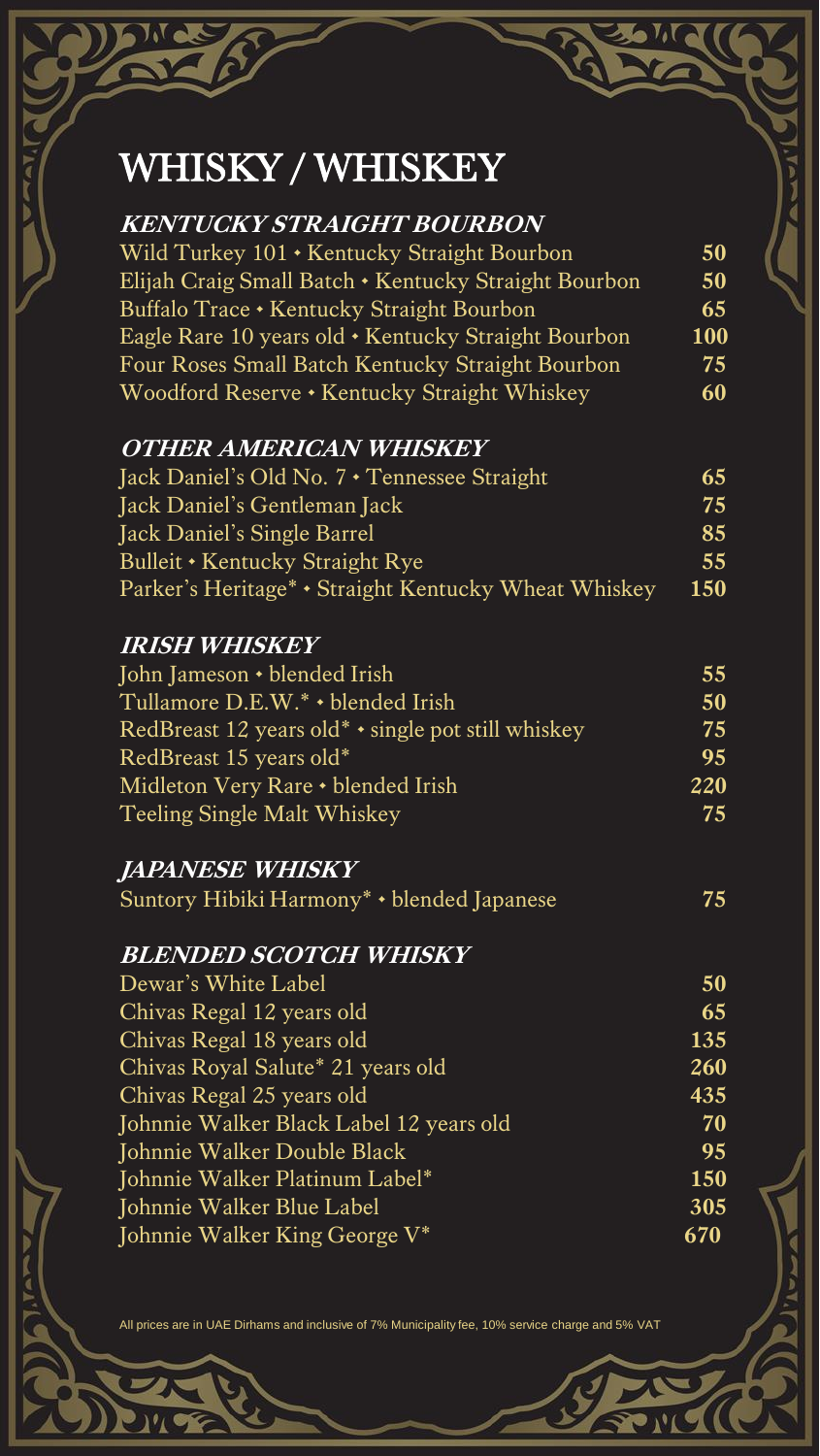| <b>WHISKY / WHISKEY</b><br><b>SINGLE MALTS</b>                                                                                     |            |
|------------------------------------------------------------------------------------------------------------------------------------|------------|
| Monkey Shoulder - Scotch blended malt<br>Noir Infinity Whisky - Noir Signature blended Scotch malt 85                              | 65         |
| <b>LOWLAND</b>                                                                                                                     |            |
| Glenkinchie 12 years old<br>Auchentoshan Berry Bros & Rudd* 21 years old<br>Single Cask                                            | 85<br>145  |
| <b>CAMPBELTOWN</b>                                                                                                                 |            |
| Springbank 18 years old<br>Hazelburn 9 years old*                                                                                  | 145<br>100 |
| <b>ISLE OF ISLAY</b>                                                                                                               |            |
| Ardbeg Uigeadail<br>Bunnahabhain 12 years old                                                                                      | 90<br>70   |
| Bunnahabhain XVIII                                                                                                                 | 365        |
| Bunnahabhain Berry Bros & Rudd* 1990 Single Cask                                                                                   | 145        |
| Caol Ila* 12 years old                                                                                                             | 95         |
| Lagavulin 16 years old                                                                                                             | 175        |
| THE ISLANDS (HIGHLAND)                                                                                                             |            |
|                                                                                                                                    | 75         |
|                                                                                                                                    |            |
| Isle of Arran The Bothy Quarter Cask Cask Strength*<br>Highland Park 18 years old (Orkney)<br>Talisker 10 years old (Isle of Skye) | 155<br>95  |
| HIGHLANDS (MAINLAND)<br>Ardmore Berry Bros & Rudd* 2008 8 years old Single Cask 75                                                 |            |
| Clynelish* 14 years old                                                                                                            | 85         |
| Dalmore* 12 years old                                                                                                              | 95         |
| Dalmore Cigar Malt                                                                                                                 | 140        |
| Dalmore King Alexander III                                                                                                         | 280        |
| Oban 14 years old                                                                                                                  | 145        |
| Old Pulteney 12 years old                                                                                                          | 70         |
| Old Pulteney Dunnet Head*                                                                                                          | 95         |
| Glenmorangie 10 years old "The Original"                                                                                           | 70         |
| Glenmorangie 12 years old "Nectar d'Or"                                                                                            | 90         |
| Glenmorangie 18 years old                                                                                                          | 230        |

**30 MQ (104** 

All prices are in UAE Dirhams and inclusive of 7% Municipality fee, 10% service charge and 5% VAT

 $\mathbf{v}_i$ 

 $\mathbf{v}$ 

Sires

J

**UNATI** 

 $\frac{1}{2}$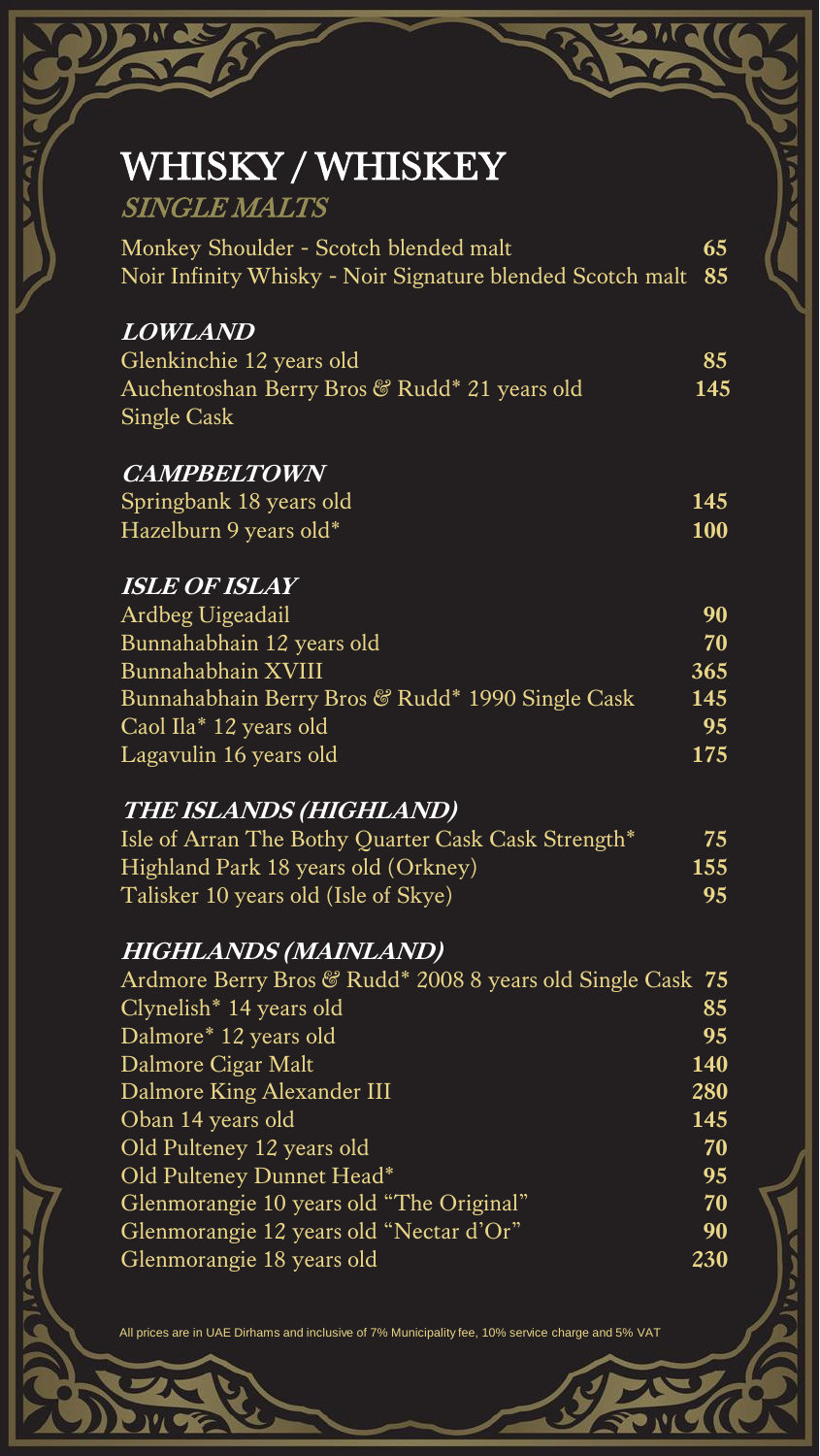| <b>WHISKY/WHISKEY</b>                                                                             |          |  |
|---------------------------------------------------------------------------------------------------|----------|--|
| <b>SPEYSIDE</b>                                                                                   |          |  |
| Auchroisk Berry Bros & Rudd*                                                                      | 90       |  |
| Glenlivet 12 years old                                                                            | 70       |  |
| Glenlivet 18 years old                                                                            | 130      |  |
| Glenlivet Cipher**                                                                                |          |  |
| Glen Elgin 12 years old                                                                           | 70       |  |
| Glenrothes Robur Reserve*<br>Glenfiddich 12 years old                                             | 85<br>70 |  |
| Glenfiddich 15 years old Solera                                                                   | 80       |  |
| Glenfiddich 18 years old                                                                          | 115      |  |
| Glenfiddich "Dark Old Fashioned Edition"                                                          | 145      |  |
| Longmorn 16 years old                                                                             | 125      |  |
| The Macallan Triple Oak 12 years old                                                              | 85       |  |
| The Macallan 25 years old                                                                         | 925      |  |
| <b>TAIWANESE SINGLE MALT</b>                                                                      |          |  |
| Kavalan Concertmaster* Port Cask Finish                                                           | 125      |  |
| <b>COGNAC</b>                                                                                     |          |  |
| <b>Hennessy VSOP</b>                                                                              | 85       |  |
| <b>Hennessy Paradis</b>                                                                           | 665      |  |
| <b>Martell Cordon Bleu</b>                                                                        | 195      |  |
| Martell XO*                                                                                       | 255      |  |
| <b>ARMAGNAC</b>                                                                                   |          |  |
| Cles de Ducs VSOP                                                                                 | 70       |  |
| Laberdolive 1985 Bas Armagnac                                                                     | 145      |  |
| <b>BRANDY DE JEREZ</b>                                                                            |          |  |
| Familia Torres - Jaime I - Solera 30                                                              | 100      |  |
| <b>ITALIAN BRANDY</b>                                                                             |          |  |
| Berta Acquae Vitae - 20 years old*                                                                | 100      |  |
| <b>CALVADOS</b>                                                                                   |          |  |
| <b>Boulard Pays d'Auge</b>                                                                        | 50       |  |
| Chateau du Breuil - 12 ans - Pays d'Auge                                                          | 120      |  |
| <b>PISCO</b>                                                                                      |          |  |
| Cuatro Gallos Mosto Verde Quebranta                                                               | 50       |  |
| All prices are in UAE Dirhams and inclusive of 7% Municipality fee, 10% service charge and 5% VAT |          |  |

**STRACT** 

**UNITED** 

**CITANTIC** 

She ı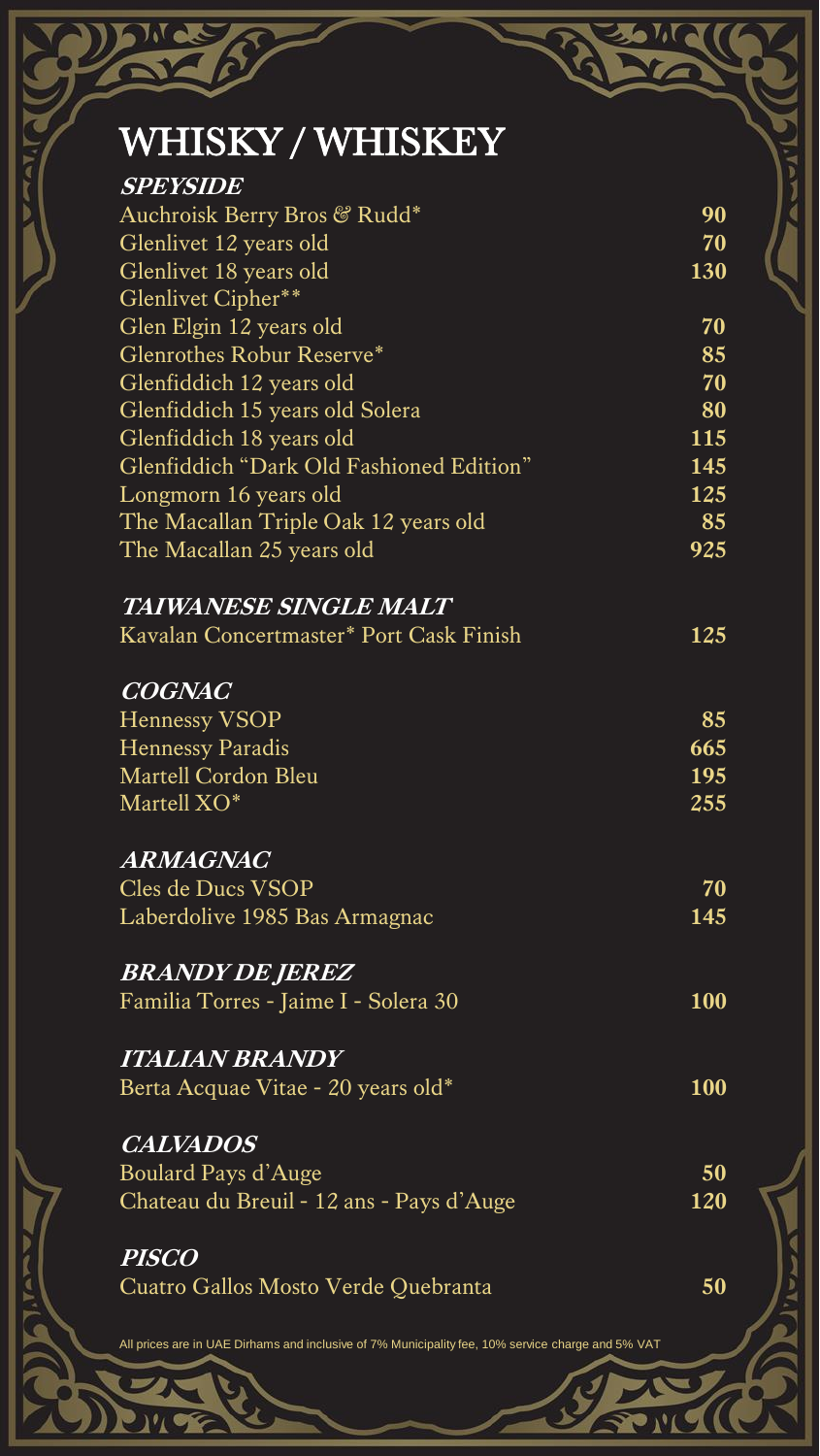# AGAVE DISTILLATES

| <b>TEQUILA EXCLUSIVAMENTE 100% DE AGAVE</b> |     |
|---------------------------------------------|-----|
| El Jimador Blanco                           | 50  |
| Don Julio Blanco*                           | 80  |
| Don Julio Reposado*                         | 95  |
| <b>Patron Silver</b>                        | 65  |
| Patron Reposado                             | 70  |
| Herradura Reposado                          | 70  |
| Seleccion Suprema de Herradura Extra Añejo* | 490 |
| Ocho puro* reposado                         | 85  |
|                                             |     |

**MEZCAL** QuiQuiRiQui Matatlan Mezcal\* **80** Del Maguey San Luis del Rio\* **70**

### SUGAR CANE SPIRITS

**WHITE & GOLD RUM** 

Short-term oak-aged - optionally carbon filtered

| Bacardi Carta Blanca              | 50 |
|-----------------------------------|----|
| Bacardi Special Noir Blend        | 60 |
| Green Island Special Edition 151° | 85 |

#### **DARK RUM**

Short-term oak-aged - modified with molasses or caramel

| Lamb's Navy* Rum           | 55 |
|----------------------------|----|
| <b>Goslings Black Seal</b> | 60 |

**SPICED**  Short-term oak aged - modified with aromas & caramel

| Sailor Jerry* | 55 |
|---------------|----|
|               |    |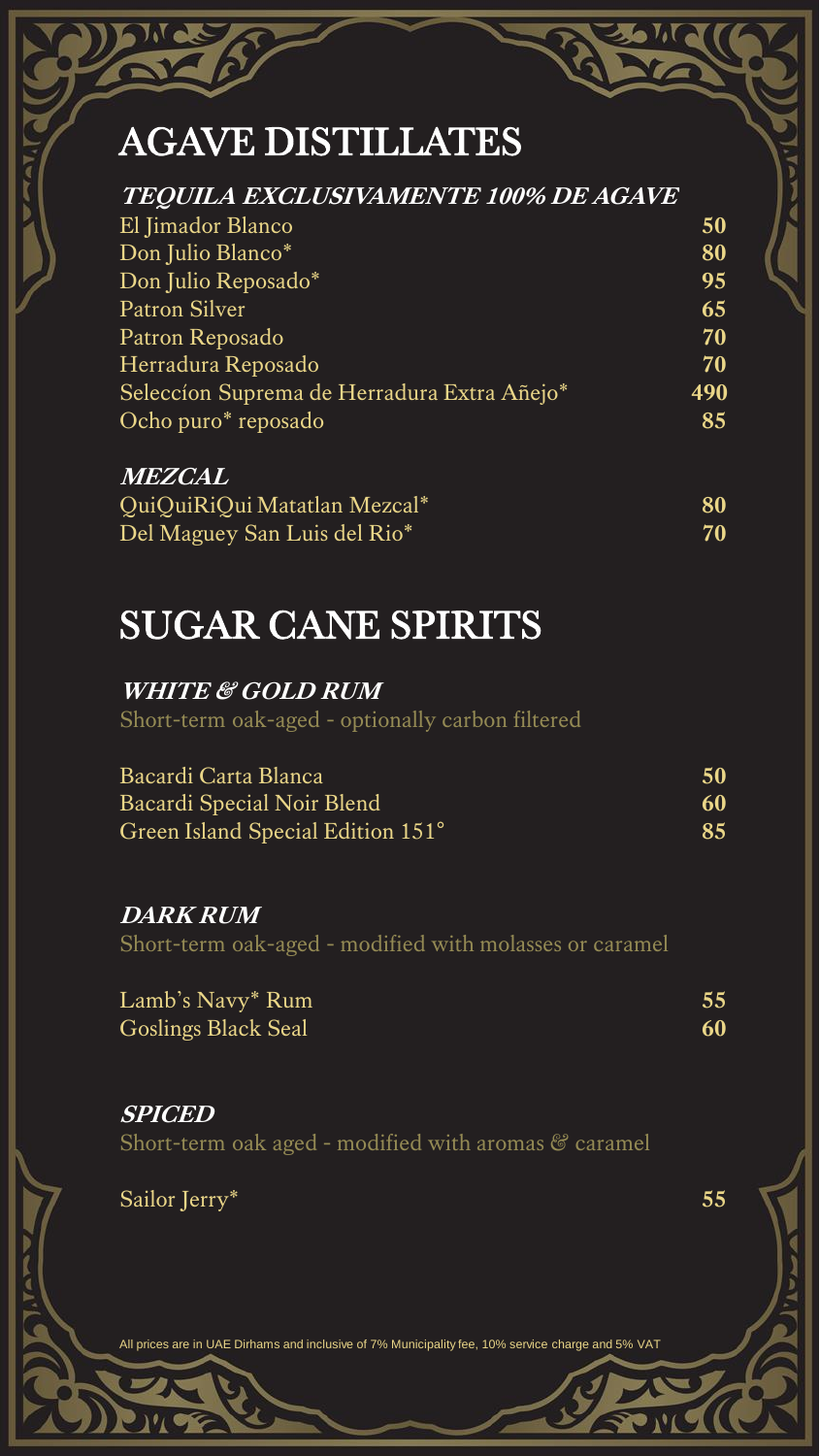### SUGAR CANE SPIRITS

#### **AGED RUM**

Oak-aged for extended period of time

| Bacardi 8 años                                 | 65   |
|------------------------------------------------|------|
| Admiral Rodney*                                | 160  |
| Ron Aburelo 12 years old                       | 130  |
| Angostura 1824*                                | 175  |
| Appleton Estate 21 years old                   | 210  |
| El Dorado 15 years old special reserve         | 130  |
| El Dorado 21 years old*                        | 260  |
| Havana Club Añejo 7 Años                       | 80   |
| Havana Club Máximo Extra Añejo*                | 2250 |
| Pampero Aniversario*                           | 120  |
| Plantation Original Dark* • Trinidad / Jamaica | 80   |
| Plantation XO*                                 | 240  |
| Pyrat XO                                       | 65   |
| Ron Zacapa Solera 23                           | 90   |
| Ron Zacapa XO*                                 | 125  |
| St. Lucia 1931*                                | 170  |

### CRAFT BEERS

InEdit - Damm S.A.- lager & witbier blend, SPAIN 65 Lagunitas - IPA Lagunitas Brewery, Cal / USA **65** Clockwork Tangerine - citrus infused session IPA Brewdog Brewery, Scotland / UK **65** Rogue Dead Guy Ale - German Styled Mai Bock **70** Rogue Ales, OR / US Asahi Super Dry - macro brewed adjunct lager, Japan **50**

### CIDERS

Thatchers Vintage Cider, UK **70**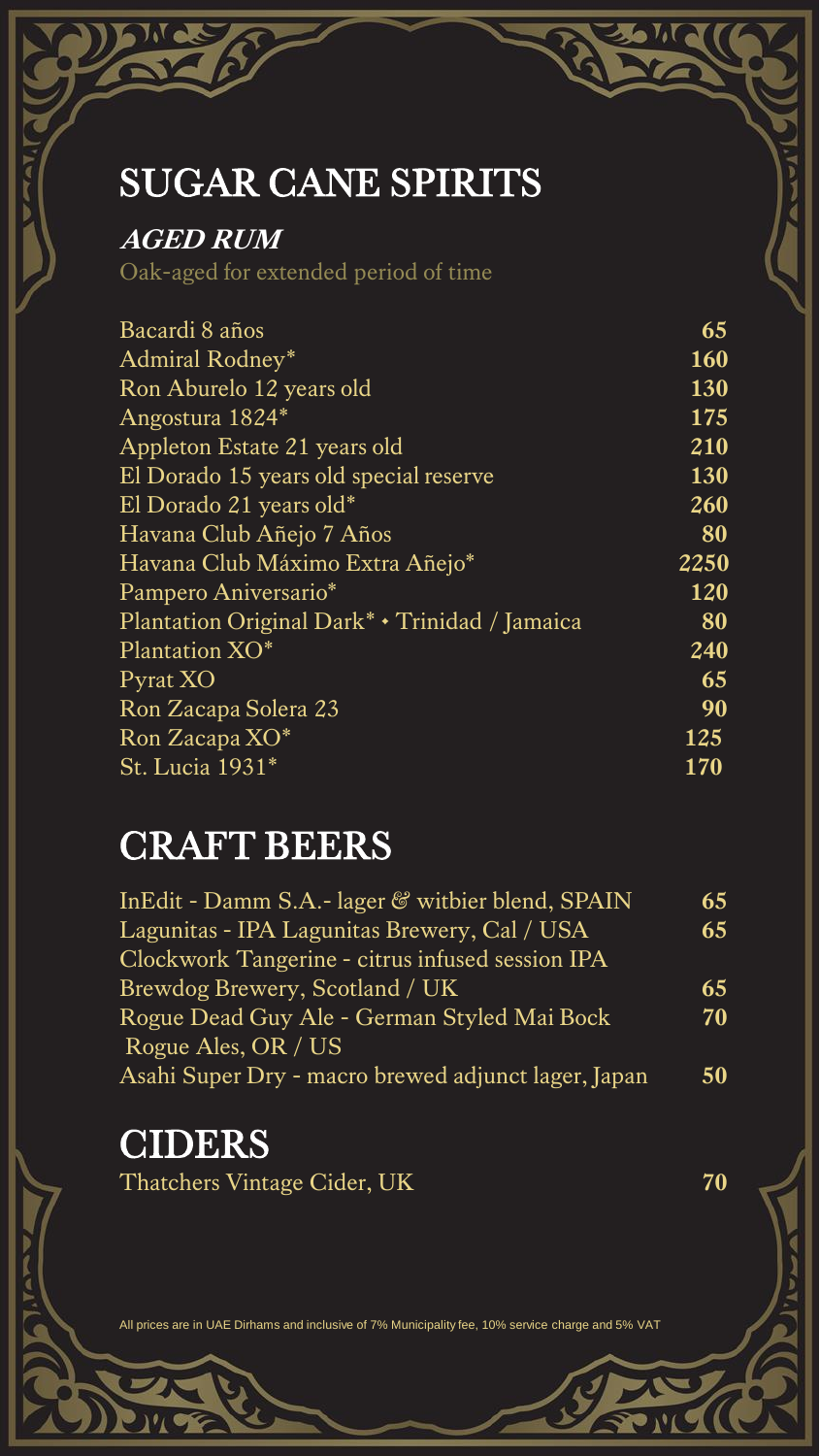# WINE & CHAMPAGNE

| 175      |
|----------|
| 1195     |
| 1495     |
| 3600     |
| 5600     |
| 75   340 |
|          |

#### **WHITE WINE**

| False Bay by Waterkloof Chenin Blanc – ZAF              |          | $65 \mid 285$ |
|---------------------------------------------------------|----------|---------------|
| 3 Winzer Deep Roots Riesling – GER                      |          | 75   335      |
| Wild Rock Infamous Goose Sauvignon Blanc - NZL 85   375 |          |               |
| Kenwood Chardonnay - USA                                | 90   400 |               |

#### **BY THE BOTTLE**

Banfi Le Rime Pinot Grigio **225** Chardonnay (1/2 bottle), Italy Domaine Delaporte, Sancerre, Chavignol, Loire - France **820** La Cave de Lugny, Pouilly Fuissé, France **785** Les Vieilles Vignes, Puligny-Montrachet, Bourgogne **1520** France

### **ROSÉ WINE**

| Santa Digna Cabernet Rosé |               |
|---------------------------|---------------|
| Miguel Torres - CHL       | $65 \mid 285$ |
| Château Minuty – FRA      | 85   455      |

#### **RED WINE**

Zonin Ventiterre Montepulciano d'Abruzzo – ITA **65 | 285** D'Arenberg "The Custodian Grenache" - AUS **80 | 360** Baron Philippe de Rothschild Bordeaux Rouge **90 | 420**

#### **BY THE BOTTLE**

| Banfi Col di Sasso - 1/2 bottle                            | 225 |
|------------------------------------------------------------|-----|
| Cabernet Sauvignon & Sangiovese – ITA                      |     |
| Massaya Classic Rouge, Bekaa Valley – LBN                  | 420 |
| Chateau Trillol Corbières - Languedoc-Roussillon - FRA 550 |     |
| Cloudy Bay Pinot Noir Marlborough - NZL                    | 980 |